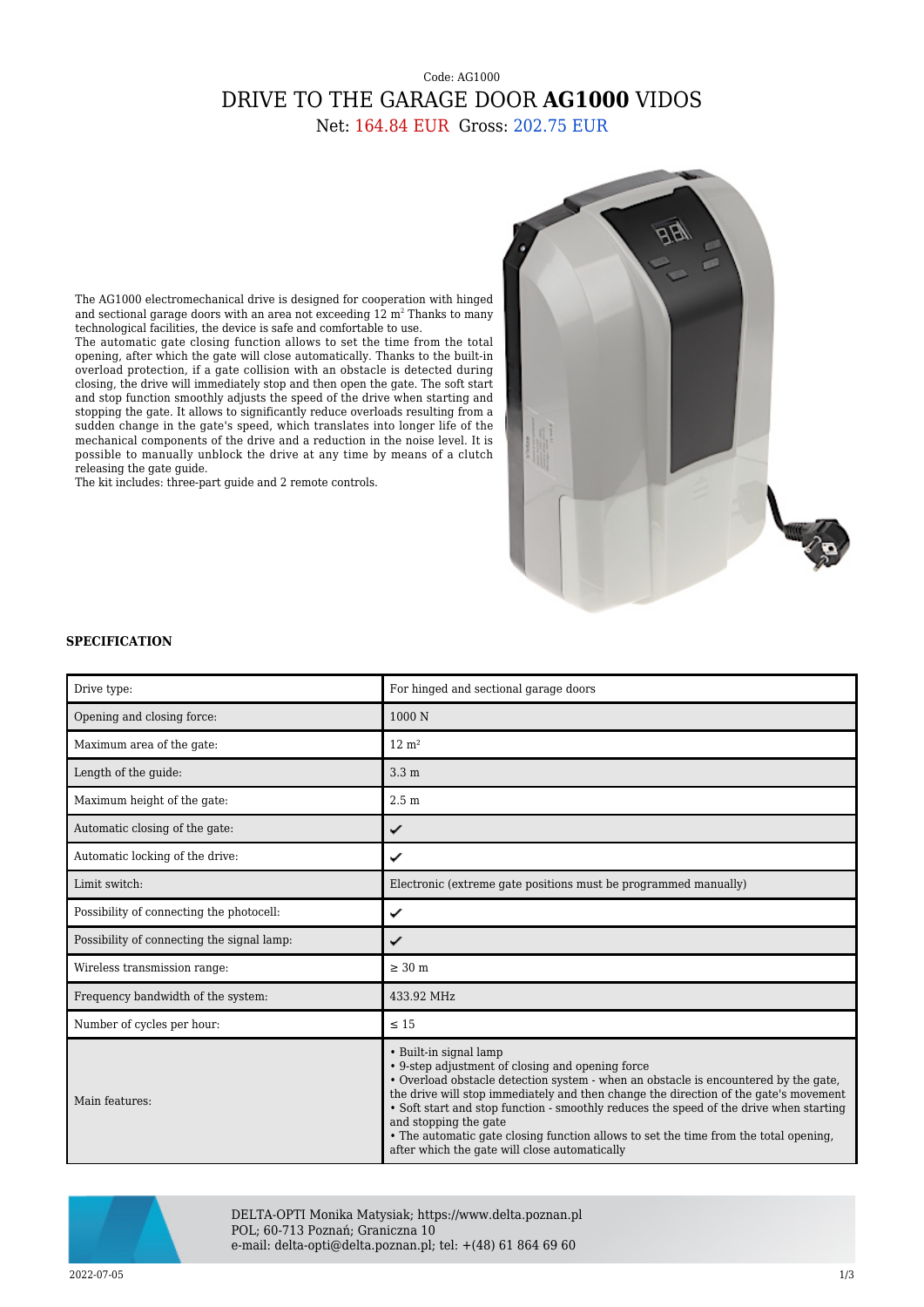| Power supply:         | 220  240 V AC      |
|-----------------------|--------------------|
| Housing:              | Plastic            |
| Color:                | Gray               |
| Operation temp:       | $-20 °C  50 °C$    |
| Weight:               | $4.54$ kg          |
| Dimensions:           | 345 x 215 x 145 mm |
| Manufacturer / Brand: | <b>VIDOS</b>       |
| Guarantee:            | 3 years            |

## **PRESENTATION**



Programmer:



DELTA-OPTI Monika Matysiak; https://www.delta.poznan.pl POL; 60-713 Poznań; Graniczna 10 e-mail: delta-opti@delta.poznan.pl; tel: +(48) 61 864 69 60

2022-07-05 2/3